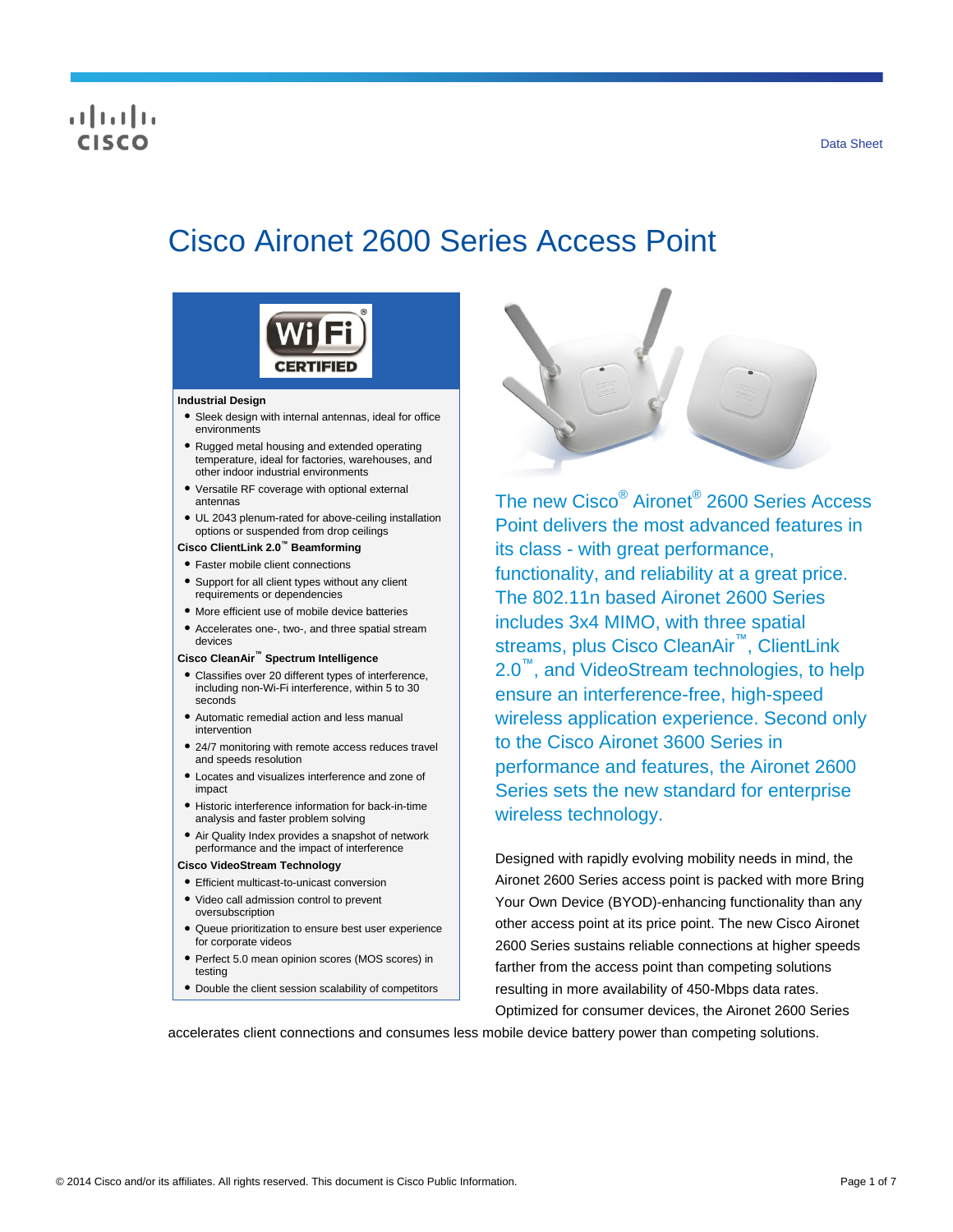## RF Excellence

The Cisco Aironet 2600 Series is ideal for enterprise networks of any size that need high-performance, secure, and reliable Wi-Fi connectivity for consumer devices, high-performance laptops, and specialized industry equipment such as point-of-sale devices and wireless medical equipment. Enterprise-class silicon and optimized radios deliver a robust mobility experience that includes:

- 802.11n with 3x4 multiple-input multiple-output (MIMO) technology with three spatial streams, which sustains 450-Mbps rates over a greater range for more capacity and reliability than competing access points.
- Cisco ClientLink 2.0 technology to improve downlink performance and range for all mobile devices, including one-, two-, and three- spatial stream devices on 802.11n, while improving battery life on mobile devices such as smartphones and tablets.
- Cisco CleanAir technology, which provides proactive, high-speed spectrum intelligence to combat performance problems due to wireless interference for a self-healing, self-optimized network.

All of these features help ensure the best possible end-user experience on the wireless network.

Cisco also offers the industry's broadest selection of [802.11n antennas](http://www.cisco.com/en/US/prod/collateral/wireless/ps7183/ps469/at_a_glance_c45-513837.pdf) delivering optimal coverage for a variety of deployment scenarios.

#### **Scalability**

The Cisco Aironet 2600 Series is a component of the Cisco Unified Wireless Network, which can scale to up to 18,000 access points with full Layer 3 mobility across central or remote locations on the enterprise campus, in branch offices, and at remote sites. The Cisco Unified Wireless Network is the industry's most flexible, resilient, and scalable architecture delivering secure access to mobility services and applications, and offering the lowest total cost of ownership and investment protection by integrating seamlessly with the existing wired network.

#### Cisco Network Assistant

For quick and easy setup of your access points[, Cisco Network Assistant](http://www.cisco.com/go/cna) provides a centralized network view with a user-friendly GUI that simplifies configuration, management and troubleshooting. Using Cisco Network Assistant you can easily discover and initialize your network of stand-alone access points.

Cisco Network Assistant is available free, and can be downloaded here: [http://www.cisco.com/go/cna.](http://www.cisco.com/go/cna)

### Product Specifications

Table 1 lists the product specifications for Cisco Aironet 2600 Series Access Points.

| I Item              | <b>Specification</b>                                                                          |
|---------------------|-----------------------------------------------------------------------------------------------|
| <b>Part Numbers</b> | The Cisco Aironet 2600i Access Point: Indoor environments with internal antennas              |
|                     | • AIR-CAP2602I-x-K9: Dual-band controller-based 802.11a/g/n                                   |
|                     | • AIR-CAP2602I-xK910: Eco-pack (dual-band 802.11a/q/n) 10 quantity access points              |
|                     | • AIR-SAP2602I-x-K9: Dual-band autonomous 802.11a/g/n                                         |
|                     | • AIR-SAP2602I-x-K95: Eco-pack (dual-band 802.11a/q/n) 5 quantity access points               |
|                     | The Cisco Aironet 2600e Access Point: Indoor, challenging environments with external antennas |
|                     | • AIR-CAP2602E-x-K9: Dual-band controller-based 802.11a/q/n                                   |
|                     | • AIR-CAP2602E-xK910: Eco-pack (dual-band 802.11a/q/n) 10 quantity access points              |
|                     | • AIR-SAP2602E-x-K9: Dual-band autonomous 802.11a/g/n                                         |

**Table 1.** Product Specifications for Cisco Aironet 2600 Series Access Points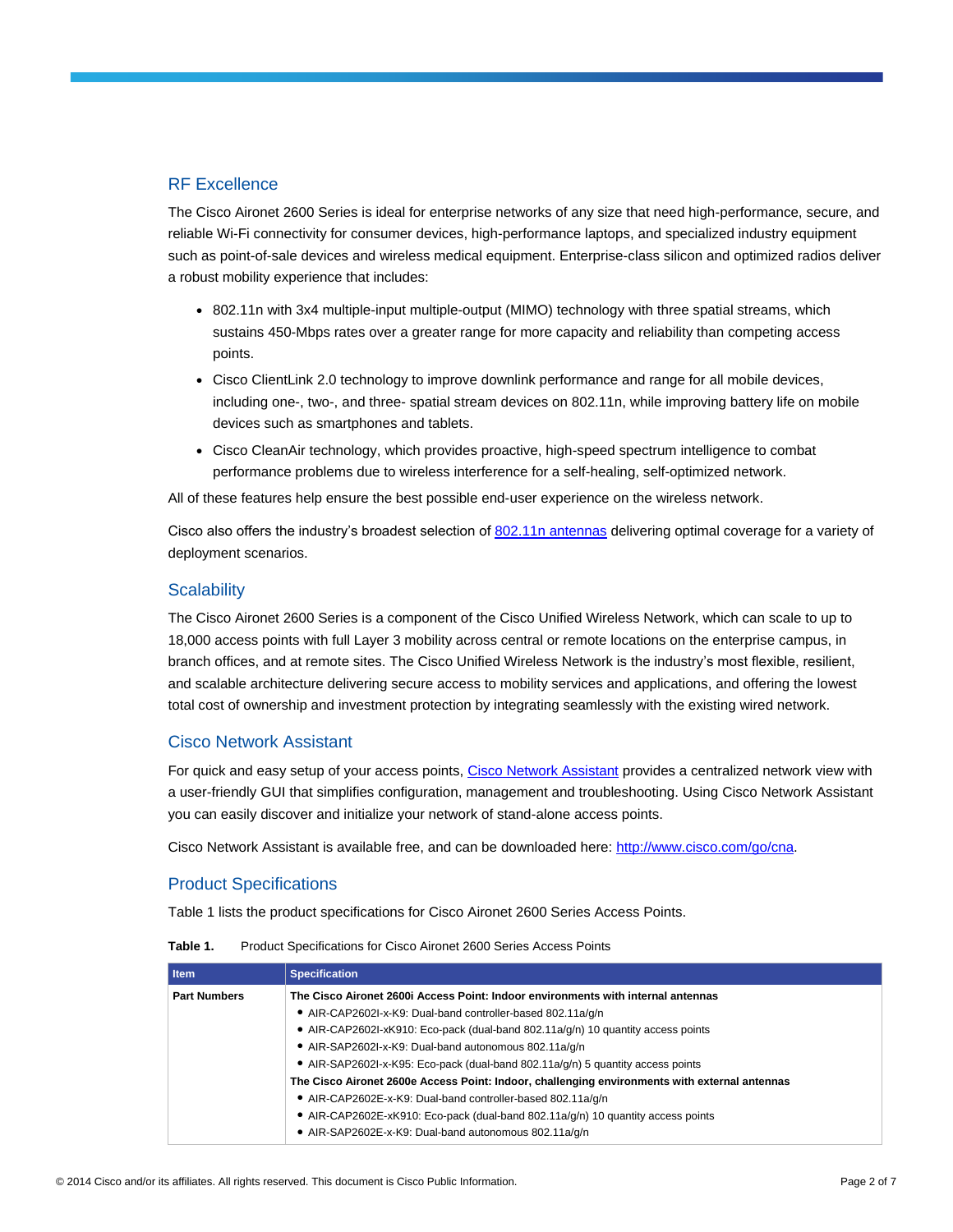| <b>Item</b>                                                 | <b>Specification</b>                                                                                                                                                                                                                                                                                                                                                                                                                                               |                                                                   |                    |                    |                    |  |
|-------------------------------------------------------------|--------------------------------------------------------------------------------------------------------------------------------------------------------------------------------------------------------------------------------------------------------------------------------------------------------------------------------------------------------------------------------------------------------------------------------------------------------------------|-------------------------------------------------------------------|--------------------|--------------------|--------------------|--|
|                                                             | • AIR-SAP2602E-x-K95: Eco-pack (dual-band 802.11a/g/n) 5 quantity access points                                                                                                                                                                                                                                                                                                                                                                                    |                                                                   |                    |                    |                    |  |
|                                                             | Cisco SMARTnet® Service for the Cisco Aironet 2600i Access Point with internal and External antennas<br>• CON-SNT-y - SMARTnet 8x5xNBD 2600i/e access point (dual-band 802.11 a/g/n)<br>(e.g. CON-SNT-C262IE for AP2600 internal antenna for E Domain)<br><b>Cisco Wireless LAN Services</b>                                                                                                                                                                       |                                                                   |                    |                    |                    |  |
|                                                             |                                                                                                                                                                                                                                                                                                                                                                                                                                                                    |                                                                   |                    |                    |                    |  |
|                                                             |                                                                                                                                                                                                                                                                                                                                                                                                                                                                    |                                                                   |                    |                    |                    |  |
|                                                             |                                                                                                                                                                                                                                                                                                                                                                                                                                                                    |                                                                   |                    |                    |                    |  |
|                                                             | • AS-WLAN-CNSLT - Cisco Wireless LAN Network Planning and Design Service                                                                                                                                                                                                                                                                                                                                                                                           |                                                                   |                    |                    |                    |  |
|                                                             | • AS-WLAN-CNSLT - Cisco Wireless LAN 802.11n Migration Service<br>• AS-WLAN-CNSLT - Cisco Wireless LAN Performance and Security Assessment Service                                                                                                                                                                                                                                                                                                                 |                                                                   |                    |                    |                    |  |
|                                                             | Regulatory Domains: (x = regulatory domain)                                                                                                                                                                                                                                                                                                                                                                                                                        |                                                                   |                    |                    |                    |  |
|                                                             | Customers are responsible for verifying approval for use in their individual countries. To verify approval and to identify the<br>regulatory domain that corresponds to a particular country, visit: http://www.cisco.com/go/aironet/compliance                                                                                                                                                                                                                    |                                                                   |                    |                    |                    |  |
|                                                             | Not all regulatory domains have been approved. As they are approved, the part numbers will be available on the Global<br>Price List.                                                                                                                                                                                                                                                                                                                               |                                                                   |                    |                    |                    |  |
| <b>Software</b>                                             |                                                                                                                                                                                                                                                                                                                                                                                                                                                                    | Cisco Unified Wireless Network Software Release 7.2.110 or later. |                    |                    |                    |  |
| <b>Supported Wireless</b><br><b>LAN Controllers</b>         | • Cisco 2500 Series, Cisco Wireless LAN Controller Module (WLCM) on Cisco Services Ready Engine (SRE) for<br>Integrated Services Router Generation 2 (ISR G2), Cisco Wireless Services Module 2 (WiSM2), Cisco 5500 Series,<br>Cisco Flex 7500 Series                                                                                                                                                                                                              |                                                                   |                    |                    |                    |  |
| 802.11n Version 2.0<br>(and Related)<br><b>Capabilities</b> | • 3x4 multiple-input multiple-output (MIMO) with three spatial streams<br>• Maximal ratio combining (MRC)<br>• 802.11n and 802.11a/g beamforming<br>• 20- and 40-MHz channels<br>• PHY data rates up to 450 Mbps (40-MHz with 5 GHz)<br>• Packet aggregation: Aggregated MAC Protocol Data Unit (A-MPDU) (Tx/Rx), Aggregated MAC Protocol Service Unit<br>(A-MSDU) (Tx/Rx)<br>• 802.11 dynamic frequency selection (DFS)<br>• Cyclic shift diversity (CSD) support |                                                                   |                    |                    |                    |  |
| <b>Data Rates</b>                                           | 802.11a: 6, 9, 12, 18, 24, 36, 48, and 54 Mbps                                                                                                                                                                                                                                                                                                                                                                                                                     |                                                                   |                    |                    |                    |  |
| Supported                                                   | 802.11bg: 1, 2, 5.5, 6, 9, 11, 12, 18, 24, 36, 48, and 54 Mbps                                                                                                                                                                                                                                                                                                                                                                                                     |                                                                   |                    |                    |                    |  |
|                                                             |                                                                                                                                                                                                                                                                                                                                                                                                                                                                    |                                                                   |                    |                    |                    |  |
|                                                             | 802.11n data rates (2.4 GHz <sup>1</sup> and 5 GHz):                                                                                                                                                                                                                                                                                                                                                                                                               |                                                                   |                    |                    |                    |  |
|                                                             | $MCS$ Index $^2$                                                                                                                                                                                                                                                                                                                                                                                                                                                   | $GI^3 = 800ns$                                                    |                    | $GI = 400ns$       |                    |  |
|                                                             |                                                                                                                                                                                                                                                                                                                                                                                                                                                                    | 20-MHz Rate (Mbps)                                                | 40-MHz Rate (Mbps) | 20-MHz Rate (Mbps) | 40-MHz Rate (Mbps) |  |
|                                                             | 0                                                                                                                                                                                                                                                                                                                                                                                                                                                                  | 6.5                                                               | 13.5               | 7.2                | 15                 |  |
|                                                             | 1                                                                                                                                                                                                                                                                                                                                                                                                                                                                  | 13                                                                | 27                 | 14.4               | 30                 |  |
|                                                             | 2                                                                                                                                                                                                                                                                                                                                                                                                                                                                  | 19.5                                                              | 40.5               | 21.7               | 45                 |  |
|                                                             | 3                                                                                                                                                                                                                                                                                                                                                                                                                                                                  | 26                                                                | 54                 | 28.9               | 60                 |  |
|                                                             | 4                                                                                                                                                                                                                                                                                                                                                                                                                                                                  | 39                                                                | 81                 | 43.3               | 90                 |  |
|                                                             | 5                                                                                                                                                                                                                                                                                                                                                                                                                                                                  | 52                                                                | 108                | 57.8               | 120                |  |
|                                                             | 6                                                                                                                                                                                                                                                                                                                                                                                                                                                                  | 58.5                                                              | 121.5              | 65                 | 135                |  |
|                                                             |                                                                                                                                                                                                                                                                                                                                                                                                                                                                    |                                                                   |                    |                    |                    |  |
|                                                             | 7                                                                                                                                                                                                                                                                                                                                                                                                                                                                  | 65                                                                | 135                | 72.2               | 150                |  |
|                                                             | 8                                                                                                                                                                                                                                                                                                                                                                                                                                                                  | 13                                                                | 27                 | 14.4               | 30                 |  |
|                                                             | 9                                                                                                                                                                                                                                                                                                                                                                                                                                                                  | 26                                                                | 54                 | 28.9               | 60                 |  |
|                                                             | 10                                                                                                                                                                                                                                                                                                                                                                                                                                                                 | 39                                                                | 81                 | 43.3               | 90                 |  |
|                                                             | 11                                                                                                                                                                                                                                                                                                                                                                                                                                                                 | 52                                                                | 108                | 57.8               | 120                |  |
|                                                             | 12                                                                                                                                                                                                                                                                                                                                                                                                                                                                 | 78                                                                | 162                | 86.7               | 180                |  |
|                                                             | 13                                                                                                                                                                                                                                                                                                                                                                                                                                                                 | 104                                                               | 216                | 115.6              | 240                |  |
|                                                             | 14                                                                                                                                                                                                                                                                                                                                                                                                                                                                 | 117                                                               | 243                | 130                | 270                |  |
|                                                             |                                                                                                                                                                                                                                                                                                                                                                                                                                                                    |                                                                   |                    |                    |                    |  |

 1 2.4 GHz: 2 GHz **does not** support 40 MHz.

 $^2$  MCS Index: The Modulation and Coding Scheme (MCS) index determines the number of spatial streams, the modulation, the coding rate, and data rate values.

 $3$  GI: A guard interval (GI) between symbols helps receivers overcome the effects of multipath delays.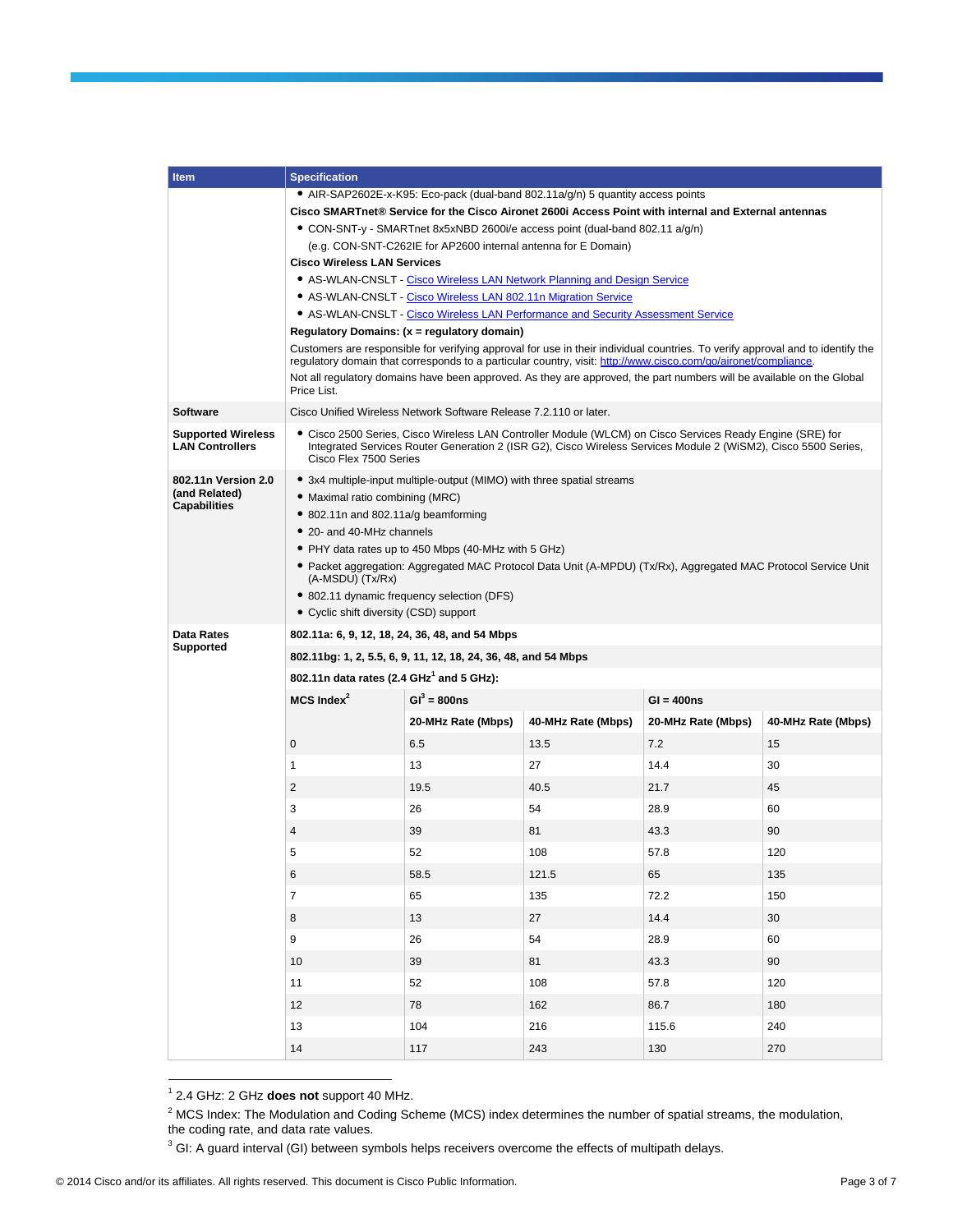| <b>Item</b>                                                                                                                                                                                                                                                                              | <b>Specification</b>                                                                                                                                                                                                                                                                                                                                                                                                                                                                                                                                                                                                                                                                                                                                                                                         |                                                                                                                                                         |                                                                                                                                                                                                                                                                                                                                                                                                                                                                                                                                                                                                                                                                                                                                                                                                                                                                                                                                                                                                          |  |                                                                                                                                                                     |     |
|------------------------------------------------------------------------------------------------------------------------------------------------------------------------------------------------------------------------------------------------------------------------------------------|--------------------------------------------------------------------------------------------------------------------------------------------------------------------------------------------------------------------------------------------------------------------------------------------------------------------------------------------------------------------------------------------------------------------------------------------------------------------------------------------------------------------------------------------------------------------------------------------------------------------------------------------------------------------------------------------------------------------------------------------------------------------------------------------------------------|---------------------------------------------------------------------------------------------------------------------------------------------------------|----------------------------------------------------------------------------------------------------------------------------------------------------------------------------------------------------------------------------------------------------------------------------------------------------------------------------------------------------------------------------------------------------------------------------------------------------------------------------------------------------------------------------------------------------------------------------------------------------------------------------------------------------------------------------------------------------------------------------------------------------------------------------------------------------------------------------------------------------------------------------------------------------------------------------------------------------------------------------------------------------------|--|---------------------------------------------------------------------------------------------------------------------------------------------------------------------|-----|
|                                                                                                                                                                                                                                                                                          | 15                                                                                                                                                                                                                                                                                                                                                                                                                                                                                                                                                                                                                                                                                                                                                                                                           | 130                                                                                                                                                     | 270                                                                                                                                                                                                                                                                                                                                                                                                                                                                                                                                                                                                                                                                                                                                                                                                                                                                                                                                                                                                      |  | 144.4                                                                                                                                                               | 300 |
|                                                                                                                                                                                                                                                                                          | 16                                                                                                                                                                                                                                                                                                                                                                                                                                                                                                                                                                                                                                                                                                                                                                                                           | 19.5                                                                                                                                                    | 40.5                                                                                                                                                                                                                                                                                                                                                                                                                                                                                                                                                                                                                                                                                                                                                                                                                                                                                                                                                                                                     |  | 21.7                                                                                                                                                                | 45  |
|                                                                                                                                                                                                                                                                                          | 17                                                                                                                                                                                                                                                                                                                                                                                                                                                                                                                                                                                                                                                                                                                                                                                                           | 39                                                                                                                                                      | 81                                                                                                                                                                                                                                                                                                                                                                                                                                                                                                                                                                                                                                                                                                                                                                                                                                                                                                                                                                                                       |  | 43.3                                                                                                                                                                | 90  |
|                                                                                                                                                                                                                                                                                          | 18                                                                                                                                                                                                                                                                                                                                                                                                                                                                                                                                                                                                                                                                                                                                                                                                           | 58.5                                                                                                                                                    | 121.5                                                                                                                                                                                                                                                                                                                                                                                                                                                                                                                                                                                                                                                                                                                                                                                                                                                                                                                                                                                                    |  | 65                                                                                                                                                                  | 135 |
|                                                                                                                                                                                                                                                                                          | 19                                                                                                                                                                                                                                                                                                                                                                                                                                                                                                                                                                                                                                                                                                                                                                                                           | 78                                                                                                                                                      | 162                                                                                                                                                                                                                                                                                                                                                                                                                                                                                                                                                                                                                                                                                                                                                                                                                                                                                                                                                                                                      |  | 86.7                                                                                                                                                                | 180 |
|                                                                                                                                                                                                                                                                                          | 20                                                                                                                                                                                                                                                                                                                                                                                                                                                                                                                                                                                                                                                                                                                                                                                                           | 117                                                                                                                                                     | 243                                                                                                                                                                                                                                                                                                                                                                                                                                                                                                                                                                                                                                                                                                                                                                                                                                                                                                                                                                                                      |  | 130                                                                                                                                                                 | 270 |
|                                                                                                                                                                                                                                                                                          | 21                                                                                                                                                                                                                                                                                                                                                                                                                                                                                                                                                                                                                                                                                                                                                                                                           | 156                                                                                                                                                     | 324                                                                                                                                                                                                                                                                                                                                                                                                                                                                                                                                                                                                                                                                                                                                                                                                                                                                                                                                                                                                      |  | 173.3                                                                                                                                                               | 360 |
|                                                                                                                                                                                                                                                                                          | 22                                                                                                                                                                                                                                                                                                                                                                                                                                                                                                                                                                                                                                                                                                                                                                                                           | 175.5                                                                                                                                                   | 364.5                                                                                                                                                                                                                                                                                                                                                                                                                                                                                                                                                                                                                                                                                                                                                                                                                                                                                                                                                                                                    |  | 195                                                                                                                                                                 | 405 |
|                                                                                                                                                                                                                                                                                          |                                                                                                                                                                                                                                                                                                                                                                                                                                                                                                                                                                                                                                                                                                                                                                                                              |                                                                                                                                                         |                                                                                                                                                                                                                                                                                                                                                                                                                                                                                                                                                                                                                                                                                                                                                                                                                                                                                                                                                                                                          |  |                                                                                                                                                                     | 450 |
| <b>Frequency Band and</b>                                                                                                                                                                                                                                                                |                                                                                                                                                                                                                                                                                                                                                                                                                                                                                                                                                                                                                                                                                                                                                                                                              |                                                                                                                                                         |                                                                                                                                                                                                                                                                                                                                                                                                                                                                                                                                                                                                                                                                                                                                                                                                                                                                                                                                                                                                          |  | 216.7                                                                                                                                                               |     |
| 20-MHz Operating<br><b>Channels</b>                                                                                                                                                                                                                                                      | 23<br>195<br>405<br>A (A regulatory domain - FCC):<br>• 2.412 to 2.462 GHz; 11 channels<br>• 5.180 to 5.320 GHz; 8 channels<br>• 5.500 to 5.700 GHz, 8 channels<br>(excludes 5.600 to 5.640 GHz)<br>• 5.745 to 5.825 GHz; 5 channels<br>C (C regulatory domain):<br>• 2.412 to 2.472 GHz; 13 channels<br>• 5.745 to 5.825 GHz; 5 channels<br>E (E regulatory domain - ETSI):<br>• 2.412 to 2.472 GHz; 13 channels<br>• 5.180 to 5.320 GHz; 8 channels<br>• 5.500 to 5.700 GHz, 8 channels<br>(excludes 5.600 to 5.640 GHz)<br>I (I regulatory domain):<br>• 2.412 to 2.472 GHz, 13 channels<br>• 5.180 to 5.320 GHz; 8 channels<br>K (K regulatory domain):<br>• 2.412 to 2.472 GHz; 13 channels<br>• 5.180 to 5.320 GHz; 8 channels<br>• 5.500 to 5.620 GHz, 7 channels<br>• 5.745 to 5.805 GHz, 4 channels |                                                                                                                                                         | N (N regulatory domain - Non FCC):<br>• 2.412 to 2.462 GHz; 11 channels<br>• 5.180 to 5.320 GHz; 8 channels<br>• 5.745 to 5.825 GHz; 5 channels<br>Q (Q regulatory domain):<br>• 2.412 to 2.472 GHz; 13 channels<br>• 5.180 to 5.320 GHz; 8 channels<br>• 5.500 to 5.700 GHz; 11 channels<br>R (R regulatory domain):<br>• 2.412 to 2.472 GHz; 13 channels<br>• 5.180 to 5.320 GHz; 8 channels<br>• 5,660 to 5,805 GHz, 7 channels<br>S (S regulatory domain):<br>• 2.412 to 2.472 GHz; 13 channels<br>• 5.180 to 5.320 GHz; 8 channels<br>• 5.500 to 5.700 GHz; 11 channels<br>• 5.745 to 5.825 GHz; 5 channels<br>T (T regulatory domain):<br>• 2.412 to 2.462 GHz; 11 channels<br>• 5.280 to 5.320 GHz; 3 channels<br>• 5.500 to 5.700 GHz, 8 channels<br>(excludes 5.600 to 5.640 GHz)<br>• 5.745 to 5.825 GHz; 5 channels<br>Z (Z regulatory domain):<br>• 2.412 to 2.462 GHz; 11 channels<br>• 5.180 to 5.320 GHz; 8 channels<br>• 5.500 to 5.700 GHz, 8 channels<br>(excludes 5.600 to 5.640 GHz) |  |                                                                                                                                                                     |     |
| 5.745 to 5.825 GHz; 5 channels<br>Note: Customers are responsible for verifying approval for use in their individual countries. To verify approval and to identify the regulatory<br>domain that corresponds to a particular country, visit: http://www.cisco.com/go/aironet/compliance. |                                                                                                                                                                                                                                                                                                                                                                                                                                                                                                                                                                                                                                                                                                                                                                                                              |                                                                                                                                                         |                                                                                                                                                                                                                                                                                                                                                                                                                                                                                                                                                                                                                                                                                                                                                                                                                                                                                                                                                                                                          |  |                                                                                                                                                                     |     |
| <b>Maximum Number</b><br>of Nonoverlapping<br><b>Channels</b>                                                                                                                                                                                                                            | 2.4 GHz<br>• 802.11b/g:<br>$\degree$ 20 MHz: 3<br>• 802.11n:<br>$\degree$ 20 MHz: 3                                                                                                                                                                                                                                                                                                                                                                                                                                                                                                                                                                                                                                                                                                                          |                                                                                                                                                         | 5 GHz<br>• 802.11a.<br>$\degree$ 20 MHz: 21<br>• 802.11n:<br>$\degree$ 20 MHz: 21<br>$\degree$ 40 MHz: 9                                                                                                                                                                                                                                                                                                                                                                                                                                                                                                                                                                                                                                                                                                                                                                                                                                                                                                 |  |                                                                                                                                                                     |     |
|                                                                                                                                                                                                                                                                                          | Note: This varies by regulatory domain. Refer to the product documentation for specific details for each regulatory domain.                                                                                                                                                                                                                                                                                                                                                                                                                                                                                                                                                                                                                                                                                  |                                                                                                                                                         |                                                                                                                                                                                                                                                                                                                                                                                                                                                                                                                                                                                                                                                                                                                                                                                                                                                                                                                                                                                                          |  |                                                                                                                                                                     |     |
| <b>Receive Sensitivity</b>                                                                                                                                                                                                                                                               | • 802.11b (CCK)<br>$\cdot$ -100 dBm @ 1 Mb/s<br>$\cdot$ -99 dBm @ 2 Mb/s<br>$\cdot$ -92 dBm @ 5.5 Mb/s<br>∘ -88 dBm @ 11 Mb/s                                                                                                                                                                                                                                                                                                                                                                                                                                                                                                                                                                                                                                                                                | • 802.11g (non HT20)<br>$\cdot$ -91 dBm @ 6 Mb/s<br>$\cdot$ -91 dBm @ 9 Mb/s<br>• -91 dBm @ 12 Mb/s<br>$\cdot$ -90 dBm @ 18 Mb/s<br>∘ -87 dBm @ 24 Mb/s |                                                                                                                                                                                                                                                                                                                                                                                                                                                                                                                                                                                                                                                                                                                                                                                                                                                                                                                                                                                                          |  | • 802.11a (non HT20)<br>$\cdot$ -92 dBm @ 6 Mb/s<br>$\cdot$ -92 dBm @ 9 Mb/s<br>$\cdot$ -92 dBm @ 12 Mb/s<br>$\cdot$ -92 dBm @ 18 Mb/s<br>$\cdot$ -89 dBm @ 24 Mb/s |     |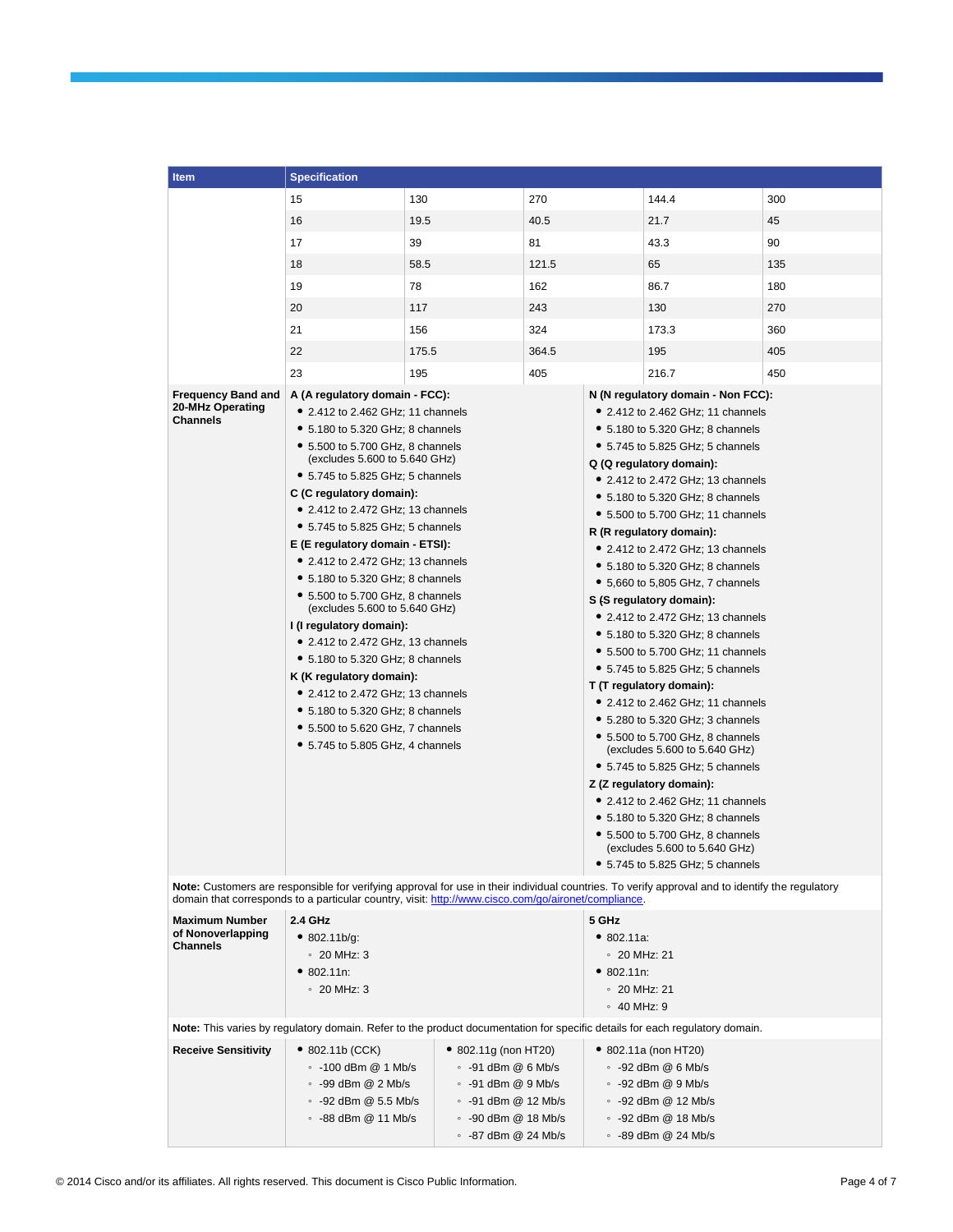| ltem                                                                                                                                                              | <b>Specification</b>                                                                                                                         |                                                                                                                                                        |                                                                                                                   |                            |
|-------------------------------------------------------------------------------------------------------------------------------------------------------------------|----------------------------------------------------------------------------------------------------------------------------------------------|--------------------------------------------------------------------------------------------------------------------------------------------------------|-------------------------------------------------------------------------------------------------------------------|----------------------------|
|                                                                                                                                                                   |                                                                                                                                              | $\cdot$ -85 dBm @ 36 Mb/s                                                                                                                              | $\cdot$ -86 dBm @ 36 Mb/s                                                                                         |                            |
|                                                                                                                                                                   |                                                                                                                                              | $\cdot$ -80 dBm @ 48 Mb/s                                                                                                                              | $\cdot$ -81 dBm @ 48 Mb/s                                                                                         |                            |
|                                                                                                                                                                   |                                                                                                                                              | ∘ -78 dBm @ 54 Mb/s                                                                                                                                    | ∘ -79 dBm @ 54 Mb/s                                                                                               |                            |
|                                                                                                                                                                   | 2.4-GHz                                                                                                                                      |                                                                                                                                                        | 5-GHz                                                                                                             | 5-GHz                      |
|                                                                                                                                                                   | $\bullet$ 802.11n (HT20)                                                                                                                     |                                                                                                                                                        | • 802.11n (HT20)                                                                                                  | • 802.11n (HT40)           |
|                                                                                                                                                                   | $\cdot$ -91 dBm @ MCS0                                                                                                                       |                                                                                                                                                        | $\cdot$ -92 dBm @ MCS0                                                                                            | ∘ -89 dBm @ MCS0           |
|                                                                                                                                                                   | $\cdot$ -90 dBm @ MCS1                                                                                                                       |                                                                                                                                                        | $\degree$ -91 dBm @ MCS1                                                                                          | ∘ -88 dBm @ MCS1           |
|                                                                                                                                                                   | $\cdot$ -90 dBm @ MCS2                                                                                                                       |                                                                                                                                                        | $\cdot$ -90 dBm @ MCS2                                                                                            | $\cdot$ -87 dBm @ MCS2     |
|                                                                                                                                                                   | $\cdot$ -88 dBm @ MCS3                                                                                                                       |                                                                                                                                                        | $\cdot$ -87 dBm @ MCS3                                                                                            | $\degree$ -84 dBm @ MCS3   |
|                                                                                                                                                                   | $\cdot$ -85 dBm @ MCS4                                                                                                                       |                                                                                                                                                        | $\degree$ -84 dBm @ MCS4                                                                                          | ∘ -81 dBm @ MCS4           |
|                                                                                                                                                                   | $\cdot$ -80 dBm @ MCS5                                                                                                                       |                                                                                                                                                        | $\cdot$ -80 dBm @ MCS5                                                                                            | $\degree$ -76 dBm @ MCS5   |
|                                                                                                                                                                   | $\cdot$ -78 dBm @ MCS6                                                                                                                       |                                                                                                                                                        | $\cdot$ -78 dBm @ MCS6                                                                                            | $\,\circ\,$ -74 dBm @ MCS6 |
|                                                                                                                                                                   | $\degree$ -75 dBm @ MCS7                                                                                                                     |                                                                                                                                                        | $\cdot$ -75 dBm @ MCS7                                                                                            | ∘ -73 dBm @ MCS7           |
|                                                                                                                                                                   | $\cdot$ -90 dBm @ MCS8                                                                                                                       |                                                                                                                                                        | $\cdot$ -92 dBm @ MCS8                                                                                            | $\cdot$ -89 dBm @ MCS8     |
|                                                                                                                                                                   | $\cdot$ -90 dBm @ MCS9                                                                                                                       |                                                                                                                                                        | $\cdot$ -90 dBm @ MCS9                                                                                            | $\degree$ -87 dBm @ MCS9   |
|                                                                                                                                                                   | $\cdot$ -89 dBm @ MCS10                                                                                                                      |                                                                                                                                                        | $\cdot$ -88 dBm @ MCS10                                                                                           | ∘ -85 dBm @ MCS10          |
|                                                                                                                                                                   | $\cdot$ -86 dBm @ MCS11                                                                                                                      |                                                                                                                                                        | ∘ -85 dBm @ MCS11                                                                                                 | ∘ -81 dBm @ MCS11          |
|                                                                                                                                                                   | $\cdot$ -82 dBm @ MCS12                                                                                                                      |                                                                                                                                                        | $\cdot$ -81 dBm @ MCS12                                                                                           | $\degree$ -78 dBm @ MCS12  |
|                                                                                                                                                                   | • -78 dBm @ MCS13                                                                                                                            |                                                                                                                                                        | $\cdot$ -77 dBm @ MCS13                                                                                           | $\cdot$ -74 dBm @ MCS13    |
|                                                                                                                                                                   | $\degree$ -77 dBm @ MCS14                                                                                                                    |                                                                                                                                                        | $\cdot$ -76 dBm @ MCS14                                                                                           | $\degree$ -72 dBm @ MCS14  |
|                                                                                                                                                                   | $\cdot$ -75 dBm @ MCS15                                                                                                                      |                                                                                                                                                        | $\cdot$ -74 dBm @ MCS15                                                                                           | ∘ -71 dBm @ MCS15          |
|                                                                                                                                                                   | $\cdot$ -90 dBm @ MCS16                                                                                                                      |                                                                                                                                                        | $\cdot$ -91 dBm @ MCS16                                                                                           | ∘ -88 dBm @ MCS16          |
|                                                                                                                                                                   | $\cdot$ -89 dBm @ MCS17                                                                                                                      |                                                                                                                                                        | $\cdot$ -89 dBm @ MCS17                                                                                           | $\cdot$ -85 dBm @ MCS17    |
|                                                                                                                                                                   | $\cdot$ -87 dBm @ MCS18                                                                                                                      |                                                                                                                                                        | $\cdot$ -86 dBm @ MCS18                                                                                           | ∘ -83 dBm @ MCS18          |
|                                                                                                                                                                   | $\cdot$ -84 dBm @ MCS19                                                                                                                      |                                                                                                                                                        | $\cdot$ -83 dBm @ MCS19                                                                                           | ∘ -79 dBm @ MCS19          |
|                                                                                                                                                                   | $\cdot$ -81 dBm @ MCS20                                                                                                                      |                                                                                                                                                        | • -80 dBm @ MCS20                                                                                                 | • -76 dBm @ MCS20          |
|                                                                                                                                                                   | $\cdot$ -76 dBm @ MCS21                                                                                                                      |                                                                                                                                                        | $\cdot$ -75 dBm @ MCS21                                                                                           | ∘ -72 dBm @ MCS21          |
|                                                                                                                                                                   | $\degree$ -75 dBm @ MCS22                                                                                                                    |                                                                                                                                                        | $\cdot$ -74 dBm @ MCS22                                                                                           | • -70 dBm @ MCS22          |
|                                                                                                                                                                   | $\cdot$ -74 dBm @ MCS23                                                                                                                      |                                                                                                                                                        | $\cdot$ -73 dBm @ MCS23                                                                                           | $\cdot$ -69 dBm @ MCS23    |
| <b>Maximum Transmit</b>                                                                                                                                           | <b>2.4 GHz</b>                                                                                                                               |                                                                                                                                                        | 5 GHz                                                                                                             |                            |
| Power                                                                                                                                                             | •802.11b                                                                                                                                     |                                                                                                                                                        | •802.11a                                                                                                          |                            |
|                                                                                                                                                                   | ∘ 22 dBm: 3 Antennas                                                                                                                         |                                                                                                                                                        | ∘ 23 dBm: 4 Antennas                                                                                              |                            |
|                                                                                                                                                                   | • 802.11g                                                                                                                                    |                                                                                                                                                        | $\bullet$ 802.11n (HT20)                                                                                          |                            |
|                                                                                                                                                                   | ∘ 22 dBm: 3 Antennas                                                                                                                         |                                                                                                                                                        | ∘ 23 dBm: 4 Antennas                                                                                              |                            |
|                                                                                                                                                                   | $\bullet$ 802.11n (HT20)                                                                                                                     |                                                                                                                                                        | $\bullet$ 802.11n (HT40)                                                                                          |                            |
|                                                                                                                                                                   | ∘ 22 dBm: 3 Antennas                                                                                                                         |                                                                                                                                                        | ∘ 23 dBm: 4 Antennas                                                                                              |                            |
| Note: The maximum power setting will vary by channel and according to individual country regulations. Refer to the product documentation for<br>specific details. |                                                                                                                                              |                                                                                                                                                        |                                                                                                                   |                            |
| Available Transmit                                                                                                                                                | 2.4 GHz                                                                                                                                      |                                                                                                                                                        | 5 GHz                                                                                                             |                            |
| <b>Power Settings</b>                                                                                                                                             | • 22 dBm $(160 \text{ mV})$                                                                                                                  |                                                                                                                                                        | • 23 dBm $(200 \text{ mV})$                                                                                       |                            |
|                                                                                                                                                                   | ● 19 dBm (80 mW)                                                                                                                             |                                                                                                                                                        | • 20 dBm (100 mW)                                                                                                 |                            |
|                                                                                                                                                                   | • 16 dBm $(40 \text{ mW})$                                                                                                                   |                                                                                                                                                        | • 17 dBm (50 mW)                                                                                                  |                            |
|                                                                                                                                                                   | ● 13 dBm (20 mW)                                                                                                                             |                                                                                                                                                        | • 14 dBm (25 mW)                                                                                                  |                            |
|                                                                                                                                                                   | • 10 dBm $(10 \text{ mW})$                                                                                                                   |                                                                                                                                                        | • 11 dBm $(12.5 \text{ mV})$                                                                                      |                            |
|                                                                                                                                                                   | $\bullet$ 7 dBm (5 mW)                                                                                                                       |                                                                                                                                                        | • 8 dBm (6.25 mW)                                                                                                 |                            |
|                                                                                                                                                                   | • $4$ dBm (2.5 mW)                                                                                                                           |                                                                                                                                                        | $\bullet$ 5 dBm (3.13 mW)                                                                                         |                            |
| specific details.                                                                                                                                                 | Note: The maximum power setting will vary by channel and according to individual country regulations. Refer to the product documentation for |                                                                                                                                                        |                                                                                                                   |                            |
| <b>Integrated Antenna</b>                                                                                                                                         |                                                                                                                                              | ● 2.4 GHz, Gain 4 dBi, internal omnidirectional, horizontal beamwidth 360°<br>• 5 GHz, Gain 4 dBi, internal omnidirectional, horizontal beamwidth 360° |                                                                                                                   |                            |
| <b>External Antenna</b>                                                                                                                                           | • Certified for use with antenna gains up to 6 dBi (2.4 GHz and 5 GHz)                                                                       |                                                                                                                                                        |                                                                                                                   |                            |
| (Sold Separately)                                                                                                                                                 | deployment scenarios                                                                                                                         |                                                                                                                                                        | • Cisco offers the industry's broadest selection of 802.11n antennas delivering optimal coverage for a variety of |                            |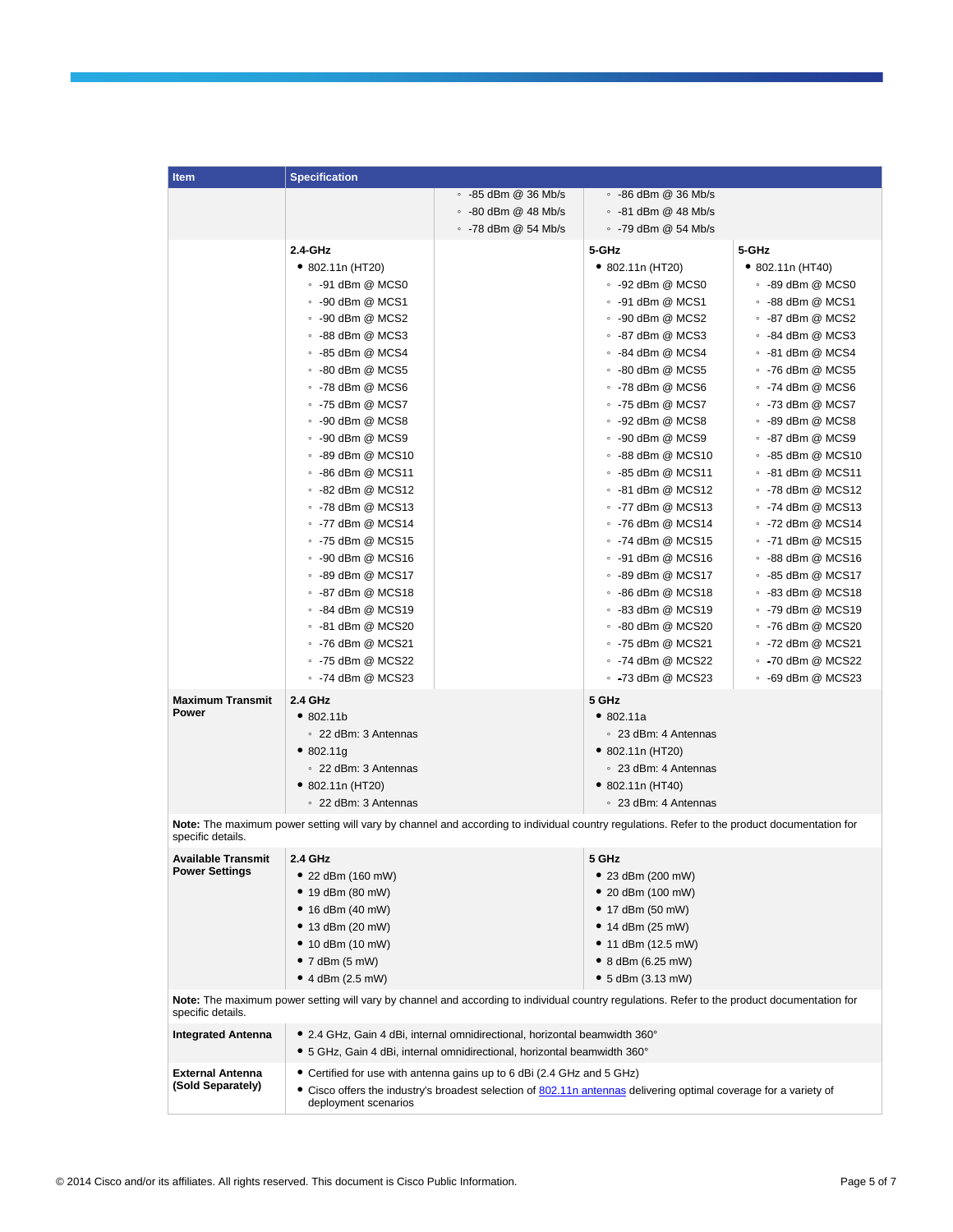| <b>Item</b>                                  | <b>Specification</b>                                                                                                                                                                                                                                                                                                                                                                                                                                                                                                                                                                                                                                                                                                                                                   |
|----------------------------------------------|------------------------------------------------------------------------------------------------------------------------------------------------------------------------------------------------------------------------------------------------------------------------------------------------------------------------------------------------------------------------------------------------------------------------------------------------------------------------------------------------------------------------------------------------------------------------------------------------------------------------------------------------------------------------------------------------------------------------------------------------------------------------|
| <b>Interfaces</b>                            | • 10/100/1000BASE-T autosensing (RJ-45)<br>• Management console port (RJ-45)                                                                                                                                                                                                                                                                                                                                                                                                                                                                                                                                                                                                                                                                                           |
| <b>Indicators</b>                            | • Status LED indicates boot loader status, association status, operating status, boot loader warnings, boot loader errors                                                                                                                                                                                                                                                                                                                                                                                                                                                                                                                                                                                                                                              |
| <b>Dimensions</b><br>$(W \times L \times H)$ | • Access point (without mounting bracket): 8.69x8.69x2.11in. (22.1x22.1x5.4)                                                                                                                                                                                                                                                                                                                                                                                                                                                                                                                                                                                                                                                                                           |
| Weight                                       | $\bullet$ 2.3 lbs (1.04 kg) (2.7 lbs for external)                                                                                                                                                                                                                                                                                                                                                                                                                                                                                                                                                                                                                                                                                                                     |
| <b>Environmental</b>                         | Cisco Aironet 2600i<br>• Nonoperating (storage) temperature: -22 to 158°F (-30 to 70°C)<br>• Nonoperating (storage) Altitude Test 25°C, 15,000 ft.<br>• Operating temperature: 32 to 104°F (0 to 40°C)<br>• Operating humidity: 10 to 90% percent (noncondensing)<br>• Operating Altitude Test: 40°C, 9843 ft.<br><b>Cisco Aironet 2600e</b><br>• Nonoperating (storage) temperature: -22 to 158°F (-30 to 70°C)<br>• Nonoperating (storage) Altitude Test: 25°C, 15,000 ft.<br>• Operating temperature: -4 to 131°F (-20 to 55°C)<br>• Operating humidity: 10 to 90 % (noncondensing)<br>• Operating Altitude Test: 40°C, 9843 ft.                                                                                                                                    |
| <b>System Memory</b>                         | $\bullet$ 256 MB DRAM<br>$\bullet$ 32 MB flash                                                                                                                                                                                                                                                                                                                                                                                                                                                                                                                                                                                                                                                                                                                         |
| <b>Input Power</b><br><b>Requirements</b>    | • AP2600: 44 to 57 VDC<br>• Power Supply and Power Injector: 100 to 240 VAC; 50 to 60 Hz                                                                                                                                                                                                                                                                                                                                                                                                                                                                                                                                                                                                                                                                               |
| <b>Powering Options</b>                      | • 802.3af Ethernet Switch<br>• Cisco AP2600 Power Injectors (AIR-PWRINJ4=)<br>• Cisco AP2600 Local Power Supply (AIR-PWR-B=)                                                                                                                                                                                                                                                                                                                                                                                                                                                                                                                                                                                                                                           |
| <b>Power Draw</b>                            | • AP2600: 12.95W<br>Note: When deployed using Power over Ethernet (PoE), the power drawn from the power sourcing equipment will be<br>higher by some amount depending on the length of the interconnecting cable. This additional power may be as high as<br>2.45W, bringing the total system power draw (access point + cabling) to 15.4W.                                                                                                                                                                                                                                                                                                                                                                                                                            |
| Warranty                                     | Limited Lifetime Hardware Warranty                                                                                                                                                                                                                                                                                                                                                                                                                                                                                                                                                                                                                                                                                                                                     |
| Compliance<br>Standards                      | $\degree$ UL 60950-1<br>○ CAN/CSA-C22.2 No. 60950-1<br>• UL 2043<br>∘ IEC 60950-1<br>$\cdot$ EN 60950-1<br>$\cdot$ EN 50155<br>• Radio approvals:<br>© FCC Part 15.247, 15.407<br>∘ RSS-210 (Canada)<br>○ EN 300.328, EN 301.893 (Europe)<br>• ARIB-STD 66 (Japan)<br>• ARIB-STD T71 (Japan)<br>• EMI and susceptibility (Class B)<br>∘ FCC Part 15.107 and 15.109<br>∘ ICES-003 (Canada)<br>• VCCI (Japan)<br>• EN 301.489-1 and -17 (Europe)<br>∘ EN 60601-1-2 EMC requirements for the Medical Directive 93/42/EEC<br>• IEEE Standard:<br>∘ IEEE 802.11a/b/g, IEEE 802.11n, IEEE 802.11h, IEEE 802.11d<br>• Security:<br>○ 802.11i, Wi-Fi Protected Access 2 (WPA2), WPA<br>802.1X<br>• Advanced Encryption Standards (AES), Temporal Key Integrity Protocol (TKIP) |